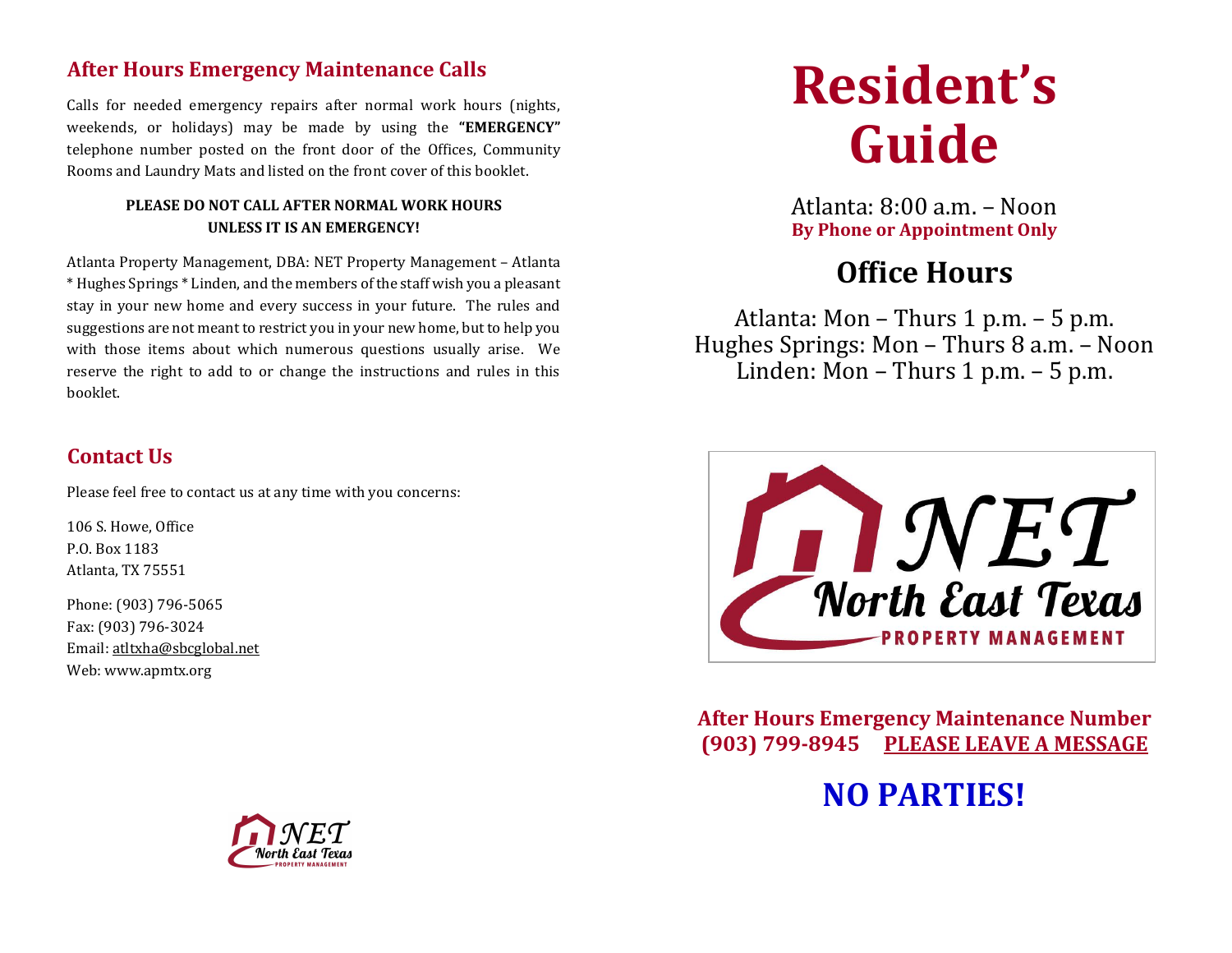## **Welcome**

Atlanta Property Management, DBA: NET Property Management (NETPM) welcomes you to your new home and neighborhood. We hope that you and your family will be very happy here. NETPM has pledged to assist you in every possible way. Pleasant community living depends largely on cooperation and understanding throughout the entire neighborhood. Consideration for your neighbor and an appreciation of his/her issues will make you a better neighbor.

Sincerely,

 *Stacia J. Waters*

Executive Director

## **Important Numbers**

| St. Michael Hospital - Atlanta  (903) 796-3000         |  |
|--------------------------------------------------------|--|
|                                                        |  |
|                                                        |  |
| Electricity (A.E.P. SWEPCO  1-888-216-3919             |  |
|                                                        |  |
| Water - Garbage Collection (City Hall)  (903) 796-7153 |  |
|                                                        |  |

## **Prohibited**

The following are a few items that are prohibited:

- No Waterbeds
- No Parties
- No Antennas
- No Satellites (without approval)
- No Unauthorized Guest/Visitors
- No Unauthorized Vehicles
- Do Not Paint your apartment
- Do Not make any alterations to your apartment
- Do Not light your range/stove or water heater yourself
- Do Not change water heater setting
- Do Not burn incense sticks in nail holes in walls
- Do Not tamper with Smoke Detectors
- Do Not make any repairs yourself

### **Requirements**

The following are a few items that are required:

- Report ALL changes in income within 10 days, in writing
- Pay rents and other charges on time
- Pick up trash and toys in your yard
- Keep gas and electricity connected at all times
- Clean your range/stove
- Clean your refrigerator
- Sweep and Mop regularly
- Keep your apartment in a CLEAN, SAFE, SANITARY condition
- Supervise children at all times
- If required, complete Community Service requirements
- If required, complete Economic Self-Sufficiency requirements

#### **. . . . and LAST but not LEAST, ENJOY YOUR NEW HOME!**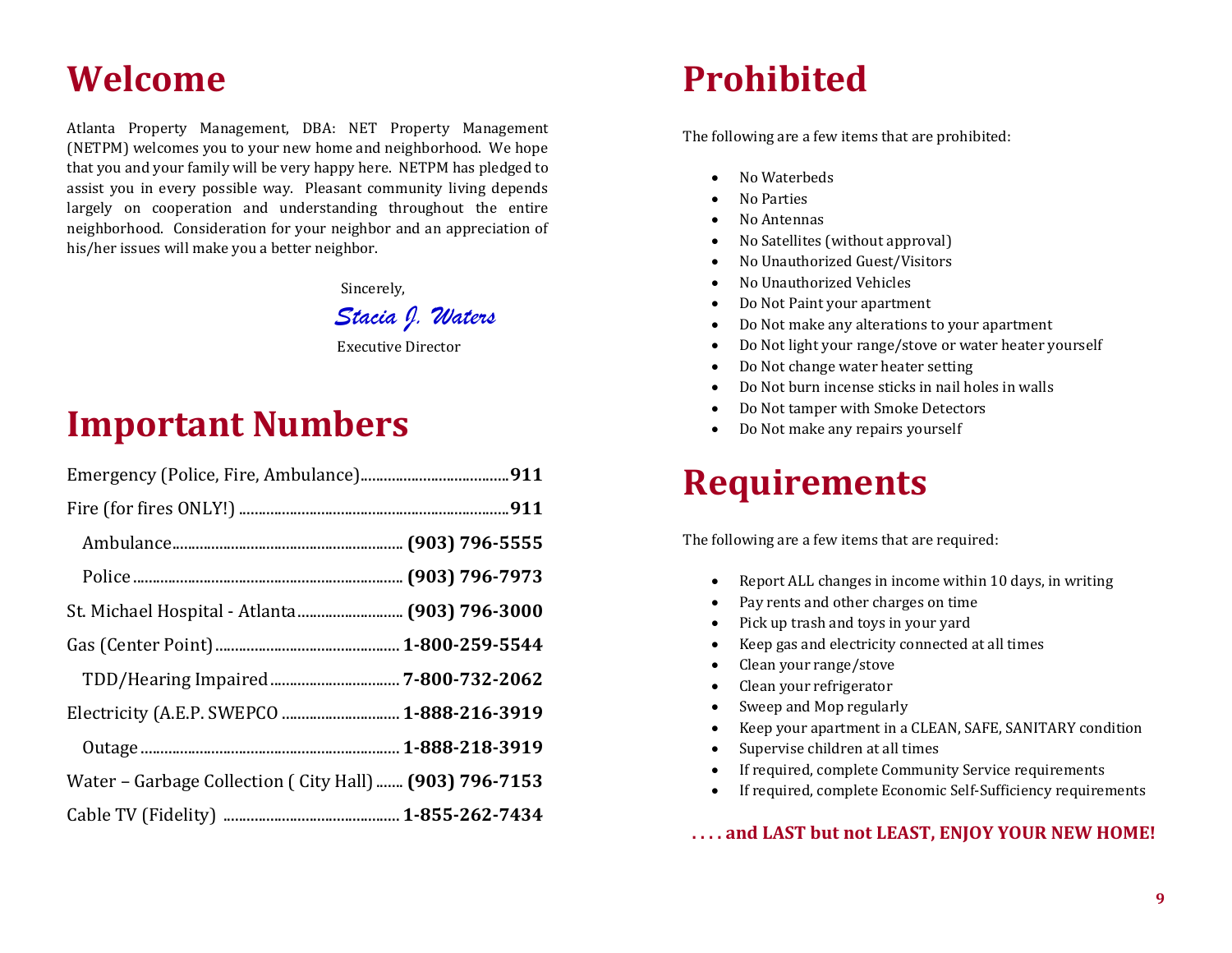#### **Resident Involvement**

Resident involvement also makes sound relationships among the residents of a property and in turn promotes a more harmonious community in which to live and raise your family.

Tell us what your complaints and/or suggestions are. Your help in these areas will allow us to continue to improve our services to you the Resident.

#### **GET INVOLVED AND LET US WORK TOGETHER TO PROVIDE A GREAT PLACE TO LIVE!**

#### **How We Can Help You**

Should you have some kind of problem – family, financial, alcoholism, drug related problem, health, child welfare, mental health, transportation, family planning, etc. call the Office. Our staff will assist in referring you to one of the Federal, State, or Local agencies who can provide the kind of help you are looking for.

#### **We cannot help if we do not know there is a problem!**

#### **How You Can Help Us**

If you see an act of vandalism or someone in the act of a crime of being destructive, children included, please call the Office.

Please report any gas leaks, electrical lines or cables that are on the ground or broken, any open man holes or valve covers missing, anyone you see on the roof of a building, or abandoned vehicles to the Office.

# **Our Properties**

#### **Family & Elderly Living**



Located at 106 S. Howe, this property offers 42 apartments for Family or Elderly residents. There is an onsite Laundry Mat, Community Room, and Playground available for resident's use, as well as, 24 hour surveillance.

#### **Family Living**



Located at 420 E. Thomas, this property offers 16 apartments for families needing 3 or 4 bedrooms. There is a playground available for residents use and 24 hour surveillance.

#### **Elderly Living**



Located at 303 N. Butler, this property offers 22 apartments for Elderly families. There is a Laundry Mat and Community Room for resident's use, as well as, 24 hour surveillance.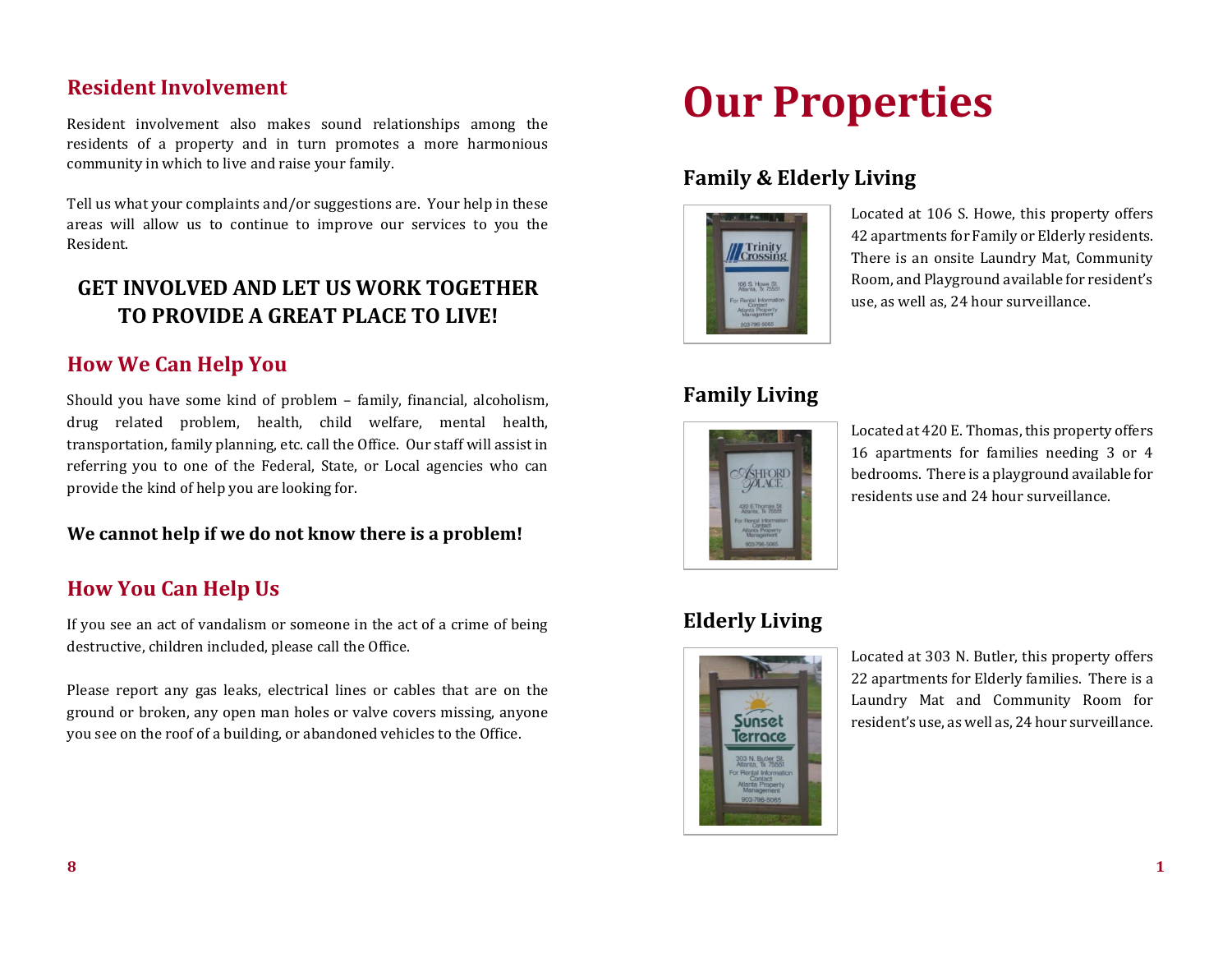# **Getting Started**

#### **Rent**

All rents must be paid in advance. Your rent is always due on the first day of every month. We understand that not everyone can pay their rent on the first so we allow you to pay your rent anytime between the first  $(1<sup>st</sup>)$ and fifth (5th) day of each month. If your rent is not paid by 4:00 p.m. the 5th day of the month, it is considered late, without a charge. If your rent is still not paid by 4:00 p.m. the  $10<sup>th</sup>$  day of the month, a late charge of \$50.00 will be charged to your account.

### **Security Deposits**

All residents must make a Security Deposit upon leasing. This deposit is credited to your account and shall be returned to you when you terminate your lease, but only if you leave the premises clean, in good condition, and do not owe any rent or other charges. The Security Deposit, or any portion of it still due you, will be refunded within thirty (30) days after you have returned the keys to the NETPM Office.

#### **Occupancy**

The apartment is rented to you for the sole use of your family; therefore, you should never allow anyone else to live with you. Each person living in your apartment must be listed on your lease.

#### **Notice of Intent to Vacate**

Residents must give thirty (30) days written notice of their intent to move out of the apartment. Failure to give required notice will result in a penalty equal to thirty (30) days rent and forfeit of the Security Deposit.

#### **Guest**

**All guests must be registered with the Office. Guest are permitted for a period not to exceed five (5) days in a month, and no more than thirty (30) days in a calendar year.** 

In regard to your children there are a few things that you as a parent need to do. Be very careful that matches and lighters are used properly, never permit your children to play with them. Children should not be allowed to play in trash cans. Children should be instructed NOT to throw trash on the ground.

Don't let your children play in the streets. Do not allow them to throw glass, metal, nails, or other dangerous objects in the area because it is a danger for them when they are barefoot. Residents will be charged for damage due to children playing on clothes lines.

DO NOT let children follow or play in the area around the mowers when in use. Doing so could cause serious injury.

Although we do love children, it is your responsibility as a parent to discipline them and not depend on your neighbor or the staff to watch them. Play areas are provided in various area and we urge you to use them or the City's Recreational areas.

**REMEMBER: Children are to up SUPERVISED AT ALL TIMES. This includes outside while playing.**

### **Termination of Lease**

Your lease agreement requires that you abide by the rules, regulations and requirements at stated. NETPM can evict you if you violate the terms of your Dwelling Lease.

Some of the reasons for eviction could be, but are not limited to:

- Resident, guest, or visitor disturbing neighbors
- Damage to the apartment or property
- Firearm use or threats to neighbors
- Failure to pay rents and other charges
- Continual violation of rules and regulations
- Allowing unauthorized people to reside in the apartment
- *ANY CRIMINAL ACTIVITY ON OR OFF THE PROPERTY!*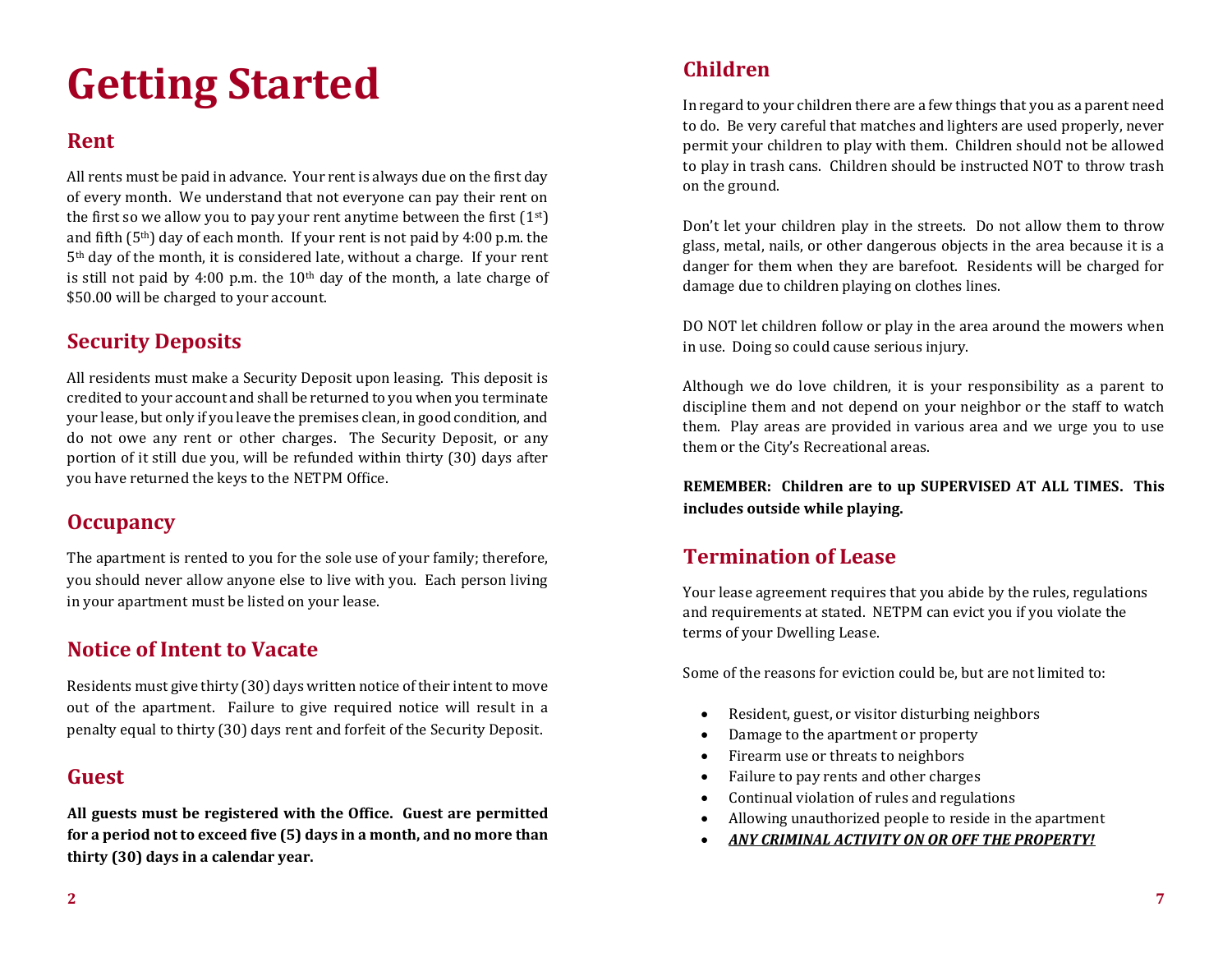#### **BB Guns, Firearms & Fireworks**

We do not permit the use of BB guns, pellet guns, nor any type of firearm on any property owned by NETPM. **FIREWORKS ARE NOT ALLOWED!**

Your are all aware of the danger to other people or their property when living so close together, so we must insist that you abide by these rules.

#### **Rumors**

It is best not to listen to any RUMORS! When there is information that residents need, NETPM will notify in writing. If you need information concerning NETPM, please contact the Office and we will assist you.

#### **Complaints**

All complaints MUST be in writing and signed by the resident. Management will NOT act on any verbal complaint. If you are not willing to sign your name to complaint, please do not waste our time.

#### **Roofs**

Do not throw anything on the roofs! This is unsightly and injurious to the property. KEEP OFF THE ROOFS! In the event an item does become lodged on the roof, contact the office. Residents will be charged for items on the roof regardless who removes them.

#### **Cars**

Do not park or drive on the grass. Please inform your household members and guests of this regulation. Park your car in the parking area only. Do not block the street or prevent other cars from driving through. Residents may NOT make repairs on vehicles or leave or park vehicles in an inoperative condition. Inoperative vehicles will be towed at resident's expense.

**Residents, Guest, Visitors, and Care Providers must registered all vehicles with the Office and be issued a Parking Permit. Vehicles not in compliance are subject to being towed at owner's expense.**

#### **Heating/Air Conditioning System**

Our heater/air conditioners are controlled by thermostat settings. We recommend a heater setting of 68 degrees and an A/C setting of 72 degrees. You may then adjust the thermostat warmer or colder depending on your personal comfort. Maintenance will replace the HVAC filters the forth (4th) Monday of every month without written notice, per your lease.

#### **Water Heater**

An automatic water heaters is provided for each apartment. DO NOT CHANGE THE SETTING ON THE WATER HEATER.

### **Telephone & Cable TV**

If you desire a telephone or Cable television you will have to make arrangements with the local telephone or cable provider

#### **Satellite Dish**

You must request approval from the Office to have Satellite Dish service installed. You will be required to sign the Satellite Dish Policy and pay a \$100.00 satellite dish deposit to the NETPM prior to approval being granted. Unauthorized satellites will be removed immediately by NETPM staff.

#### **Utilities**

Water, garbage and sewer service is provided by NETPM. Electricity and gas utilities are the responsibility of the resident. Utilities must be connected in the Head of Household's name and remain connected for the duration of the lease. Utilities disconnected for Non-Payment are considered a serious Health and Safety violation.

#### **Pets**

Pets are allowed ONLY as stated in the Pet Policy. Guest's pets are NOT ALLOWED ON PROPERTY! **PLEASE DO NOT FEED STRAYS!**